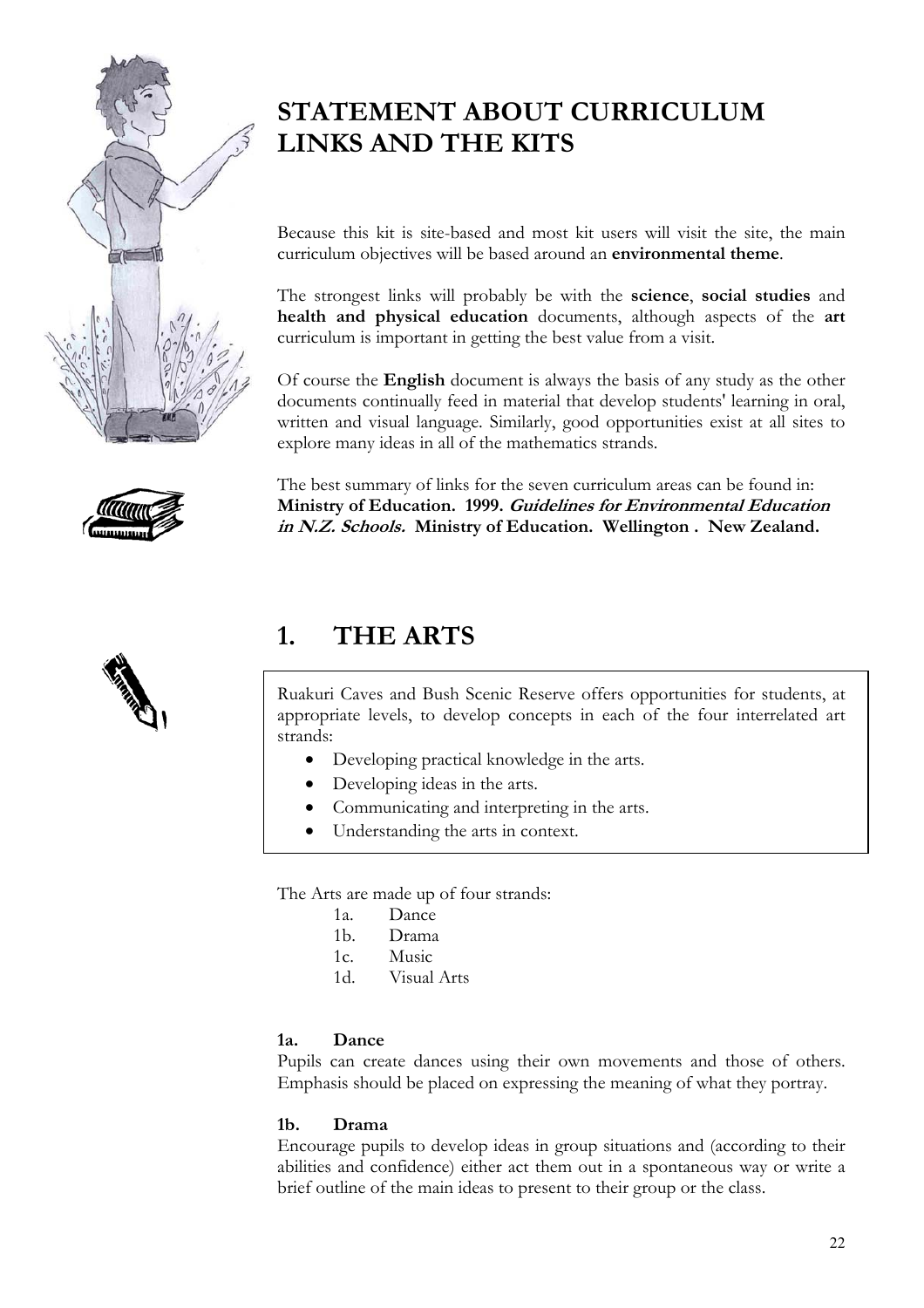

### **1c. Music**

Encourage listening to music that represents / expresses ideas about the environment and culture. Pupils can use instruments available in the school to express the sounds they have heard and to combine in groups to produce small pieces they can perform amongst themselves. They can experiment in making symbols to represent the sounds they have heard and use them in group situations with either voice or instruments.

### **1d. Visual Arts**

There is a need to ensure that the objectives and media fit the levels of pupil skill and experience when setting the topic.

**The most important aspect of this area of the curriculum is to ensure that ALL students feel that they have achieved success and that adult concepts are not placed on their efforts. Only in this way will enthusiasm be gained for further effort.** 

# **2. SOCIAL STUDIES**

**Social Studies education aims to enable students to participate in a changing society as informed, confident and responsible students.** 

Ruakuri Caves and Bush Scenic Reserve offers opportunities for students, at appropriate levels, to develop concepts in each of the five strands:

- 2a. Social Organisation
- 2b. Culture and Heritage
- 2c. Place and Environment
- 2d. Time, Continuity and Change
- 2e. Resources and Economic Activity

### **2a. Social Organisation:**

- How people organise themselves to visit the reserve.
- What type of groups of people they are?
- How groups organise themselves to respond to reserve management issues.
- How Department of Conservation organises staff to manage the reserve.

### **2b. Culture and Heritage:**

- Aspects of Maori tradition associated with the reserve.
- The traditional use of the reserve by family, caving, community, visitor and educational groups.

### **2c. Place and Environment:**

• Why the reserve is a significant environment for people.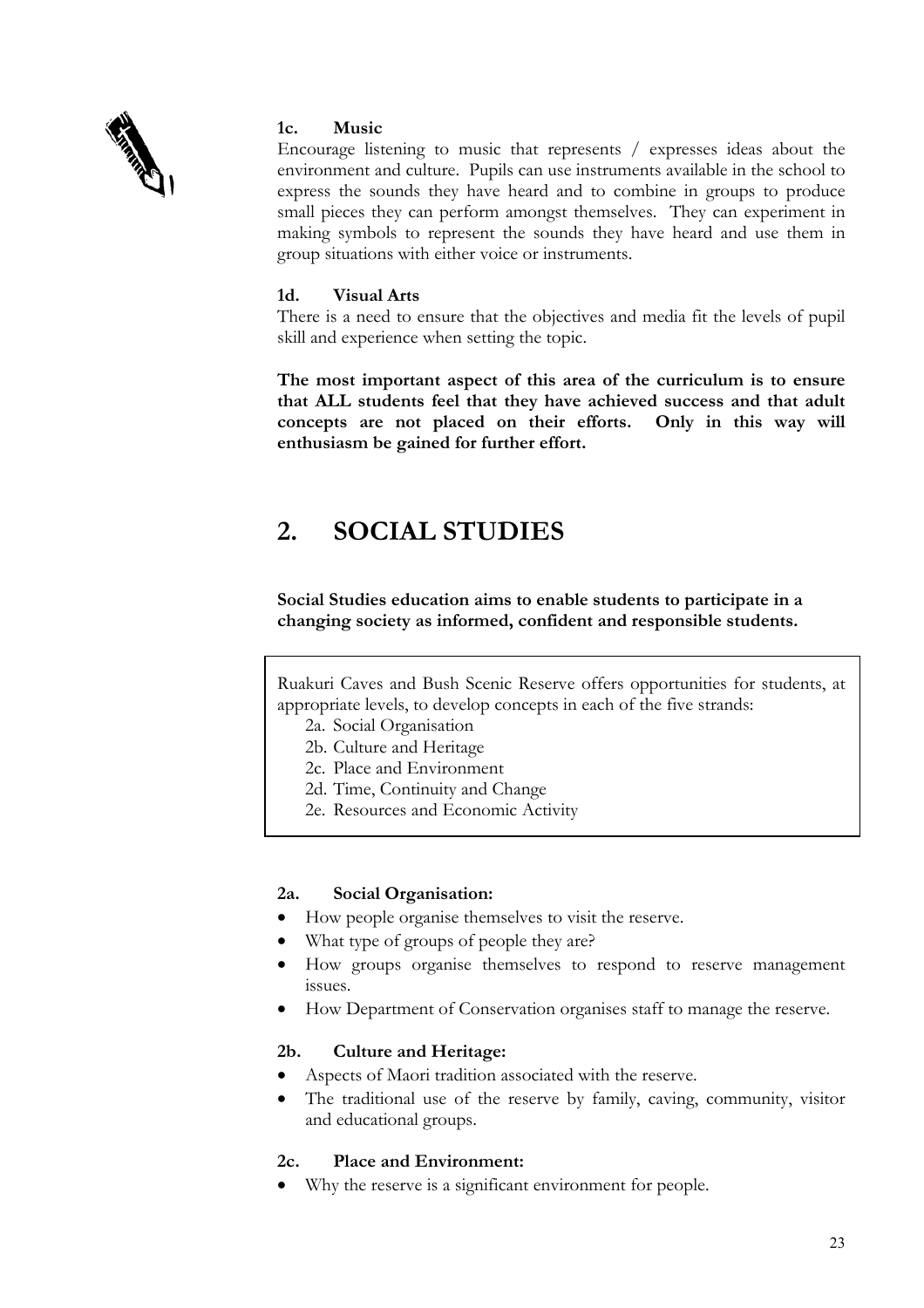

- How people's activities influence the environment.
- How and why people's perceptions of the reserve are reinforced or changed by information or experience.
- How and why people seek to resolve differences over how places and environments should be used.
- How people express a sense of belonging to the reserve.
- The importance of the place and environment for recreation.

### **2d. Time, Continuity and Change:**

- How past management decisions change the nature of the reserve.
- How beliefs and ideas in society change and how this impacts on the reserve.
- How the process of change over time is used as a tool for reserve management.
- How Maori use of the reserve has changed over the centuries.

#### **2e. Resources and Economic Activities:**

- How Maori used the reserve as a resource in the past.
- The reserve as an economic resource.

# **3. SCIENCE**

Learning in science is fundamental to understanding the world in which we live and work. It helps people to clarify ideas, to ask questions, to test explanations through measurement and observation, and to use their findings to establish the worth of an idea. (Science in the N.Z. Curriculum p.7).

Of the four contextual strands:

- 3a. Planet Earth and Beyond,
- 3b. The Living World,
- 3c. The Physical World, and
- 3d. The Material World

Ruakuri Caves and Bush Scenic Reserve studies will particularly enhance development of knowledge, understanding, skills and attitudes in **3a. planet earth and beyond** and **3b. the living world** strands.

### **3a. Planet Earth and Beyond:**

Achievements in Aims One and Two (Science Curriculum p.106) lead to achievement of Aim Four: investigate how people's decisions and activities change the physical environment, and develop a responsibility for the guardianship of the planet and its resources. Any achievement in this aim through studies in the reserve is probably the most important of any in the entire N.Z. Curriculum Framework.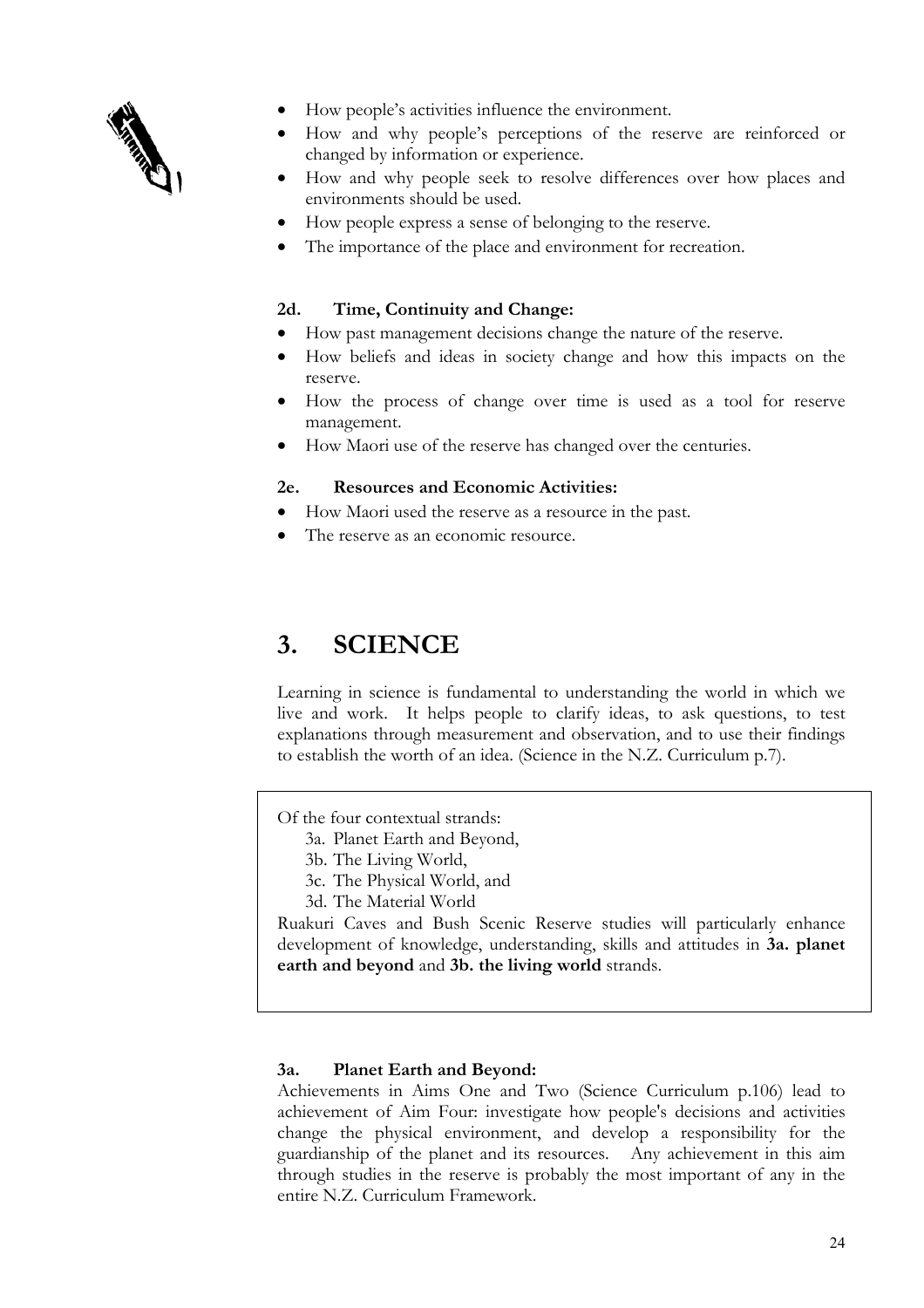Research of published guides and signage in the reserve will give an interpretation and understanding of the history and geological structure of the Ruakuri Reserve area.

#### **3b. The Living World:**

Development of concepts in all of the four achievement aims (science curriculum p.52) could be attained during a reserve project with the first three aims culminating in an enhanced understanding of Aim Four. This can be achieved through appropriate activities at any level from one to eight.

# **4. HEALTH AND PHYSICAL EDUCATION**

Ruakuri Caves and Bush Scenic Reserve offers opportunities for students, at appropriate levels, to develop concepts in each of the four strands:

- 4a. Personal Health and Physical Development
- 4b. Movement Concepts and Motor Skills
- 4c. Relationships with other People
- 4d. Healthy Communities and Environments.

#### **4a. Personal Health and Physical Development:**

- Identify and use safe practices and risk management in the reserve.
- Share ideas and beliefs about how the use of the reserve enhances person health.

#### **4b. Movement Concepts and Motor Skills:**

All achievement objectives in this strand could be met through the development of concepts relating to safe and efficient walking skills in a group situation.

#### **4c. Relationships with other People:**

- Development of skills relating to planning safe and enjoyable experiences in the reserve with class or family groups.
- Develop skills in relating to other group members while in the reserve to maximise enjoyment and positive learning experience outcomes.

#### **4d. Healthy Communities and Environments:**

- Share ideas to identify factors that relate to reserve use and community mental and physical health.
- Identify concepts that are used in the management of the reserve environment that enhance the wellbeing of the plants and animals (ecosystem).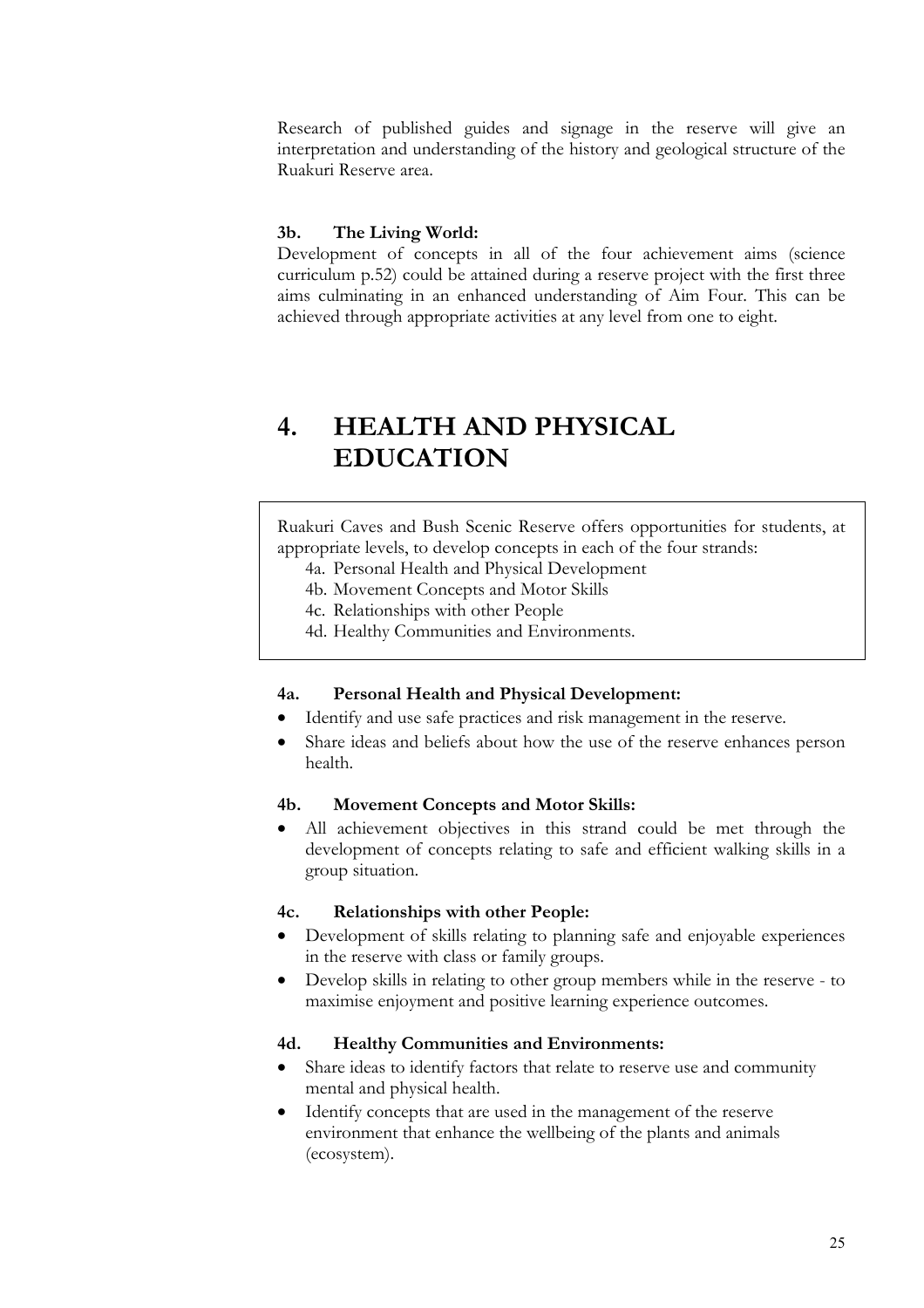# **TEACHER STUDY SHEETS**

# **I. AUDIO AND VISUAL ARTS**



This site offers wonderful opportunities for teachers to extend and further develop the imagination and creativity of students. Depending on the emphasis the teacher wishes to gain from the visit, these aspects could be used to extend the activities offered through other curriculum links or could be developed as the major unit with the rest tying into it. This would need to be decided before the visit and after a pre-visit by the teacher (highly recommended).

Suggested ideas for your class to use when designing their artwork

- Explore the wonder of nature encountered on the walk.
- Look at the formation of the limestone rocks, with their unique and powerful structure.
- Observe the size, height and strength of the forest trees rising above in all directions.
- See the patterns made by the light playing on the paths.
- Listen to sounds of water, wind and birds calling out their greetings or warnings.
- Feel the mystery of the unknown as you travel further into the 'bush'.

#### **Let your imagination go wild!**

The investigation sites map (page 34) shows sites (a) (b) (c) and (d) which can be used to develop **imaginative units**. Use your imagination to answer the following questions:

- Who lives in this forest?
- What kind of society do they have?
- Are they harmonious or are there different groups?
- How do they survive?
- Who can see them?
- Do they have programmes to take care of the forest?
- What do they look like?
- Which parts of the forest show evidence of habitation, dwelling-places, work sites, entertainment areas, burial areas?

It is suggested that these ideas be developed after pre-visit work has been taken in the classroom working around a theme of imaginative societies.

Suggested references that could be used include:

#### **Books**

On Maori Mythology Greek Mythology The Lion, the Witch and the Wardrobe Where the Wild Things are Paper Bag Princess

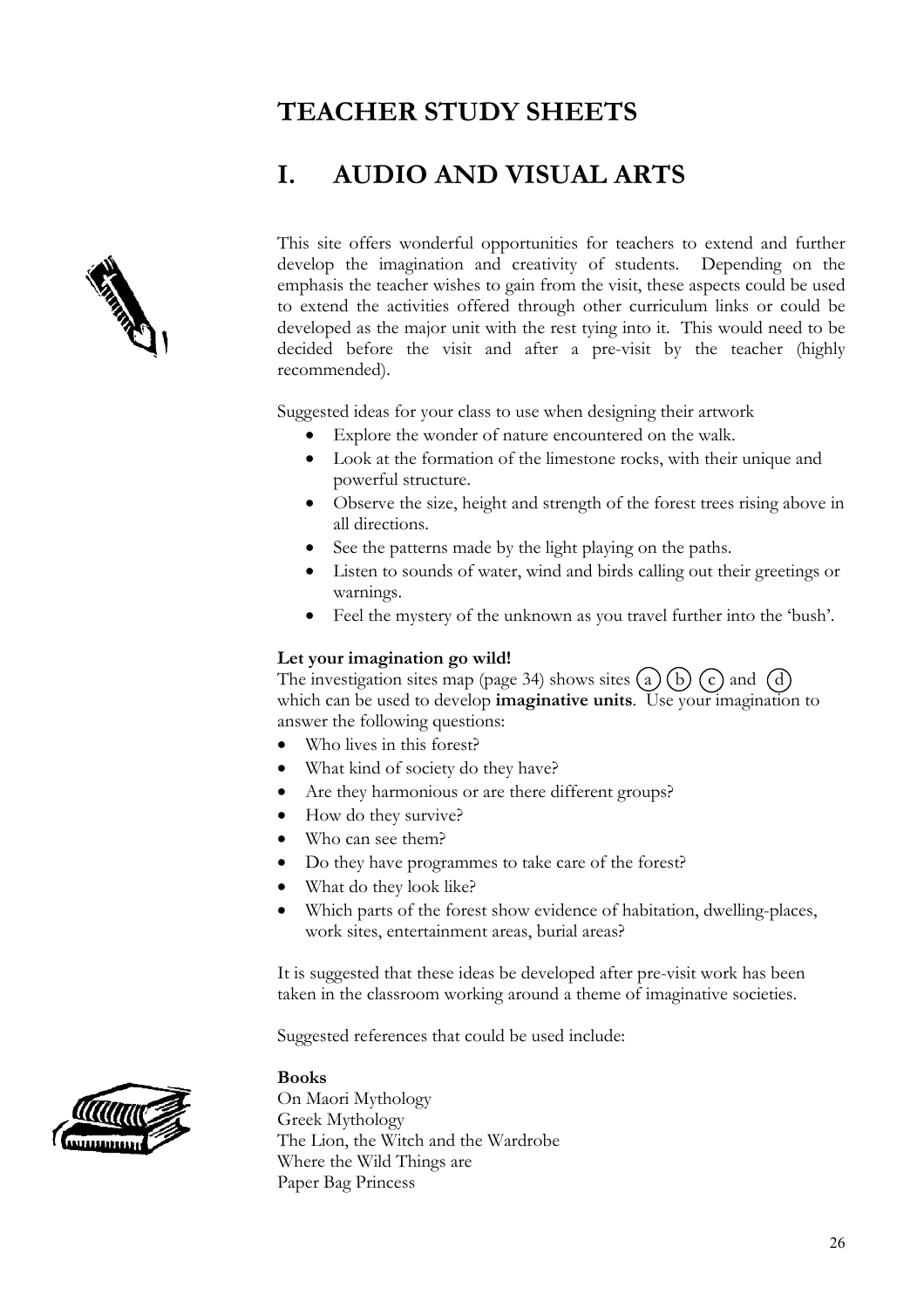Check through your School Journals, they will provide a wealth of material that could be incorporated into the unit.

### **Music**

In the Hall of the Mountain King War of the Worlds Native Birds Tape

# **II. SOCIAL STUDIES - TOURISM IN THE RESERVE**

Pupils could undertake a survey to establish what, if any impact tourists have on the reserve. For example:

- What is the biggest impact on the environment?
- What benefits result from tourist visits?
- Where do the visitors come from?
- Are they first time visitors?
- Why did they choose to visit Ruakuri Caves and Bush Scenic Reserve?
- How did they find out about this reserve?

### **Back at school activities**

- Contact (email/fax) local information centres, Waitomo Museum of Caves, and Otorohanga Kiwi House to obtain information and statistics about visitors to the area.
- Collate data into graphs
- Develop plays based on the interviews they carried out with the visitors
- Display graphs and findings about the reserve in your local community to encourage people to visit the reserve.
- Offer to organise and guide visits to the reserve you could have a family/grandparents day. Older students could offer to take a special needs unit within their school to the reserve.



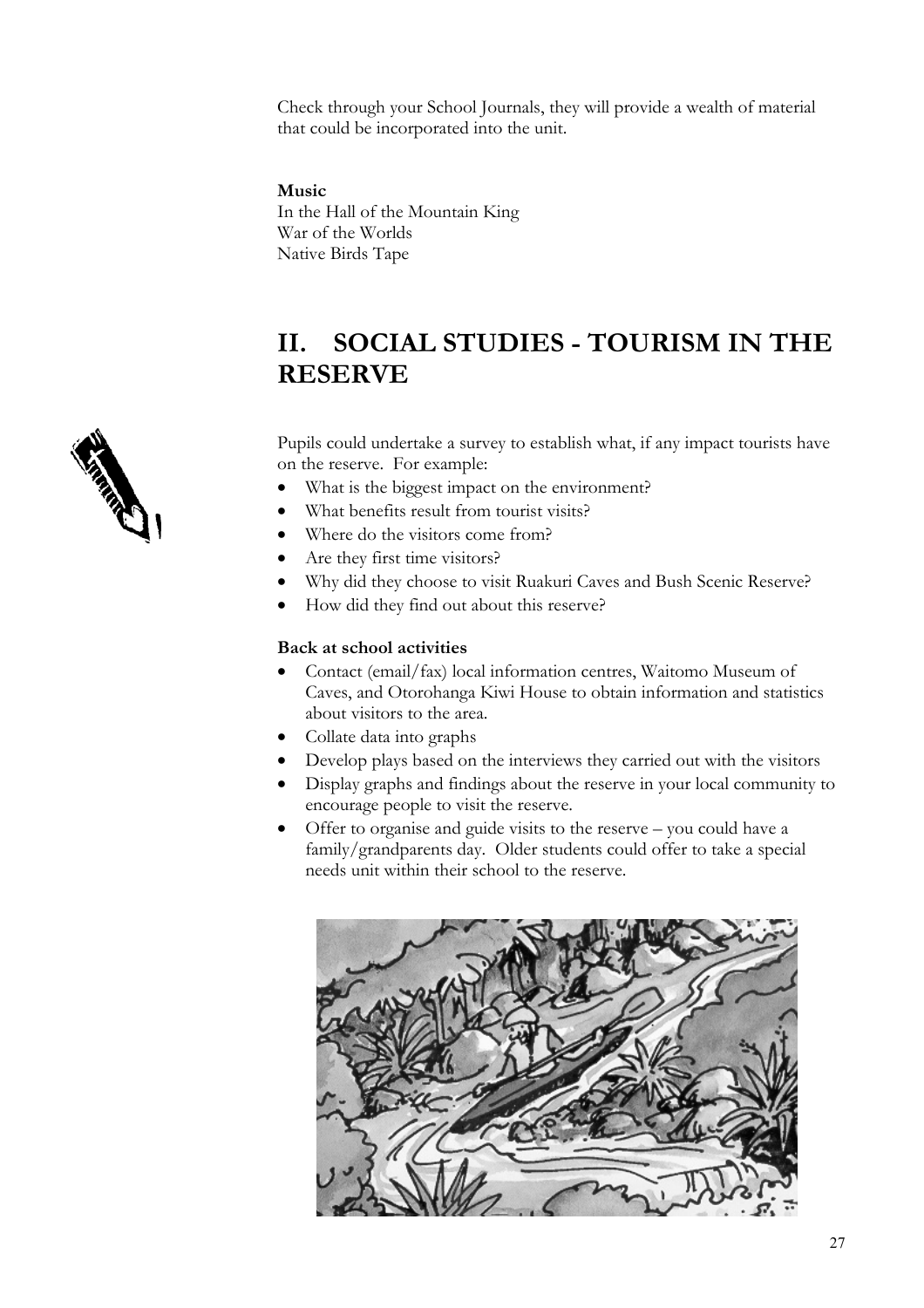# **III. SOCIAL STUDIES – TRADITIONAL LOCAL MAORI USES OF NATIVE PLANTS**

About 1km east of Waitomo village is a sign to the Opapaka Pa Track. The return walk is 45 minutes and it is worth taking the time as interpretive signs identify different native plants and explain the traditional uses of each plant including:

- foods to eat and drink
- hunting, fishing and other food gathering equipment
- storage and cooking containers
- weapons and tools
- weaving materials
- clothing materials
- dyes, colours and paints
- construction materials
- sleeping materials
- medicines
- perfumes
- musical instruments, poi, toys
- fire making, torches.



Divide students into 'buddies' and tell them which panels to look for (for example each pair could be told to look for a different plant use).

Get students to sketch the plant they have found, and write down what it is used for:

| Name of plant:<br>Sketch the plant below:<br>What shaped leaves does it have? How are leaves arranged on a stem? Any distinguishing features? | List uses for the plant you've found:       |
|-----------------------------------------------------------------------------------------------------------------------------------------------|---------------------------------------------|
| Name of plant:<br>Sketch the plant below:<br>What shaped leaves does it have? How are leaves arranged on a stem? Any distinguishing features? | List uses for the plant you've found:<br>28 |

**Please note that Opapaka Pa** some signs no longer have corresponding trees growing next to them.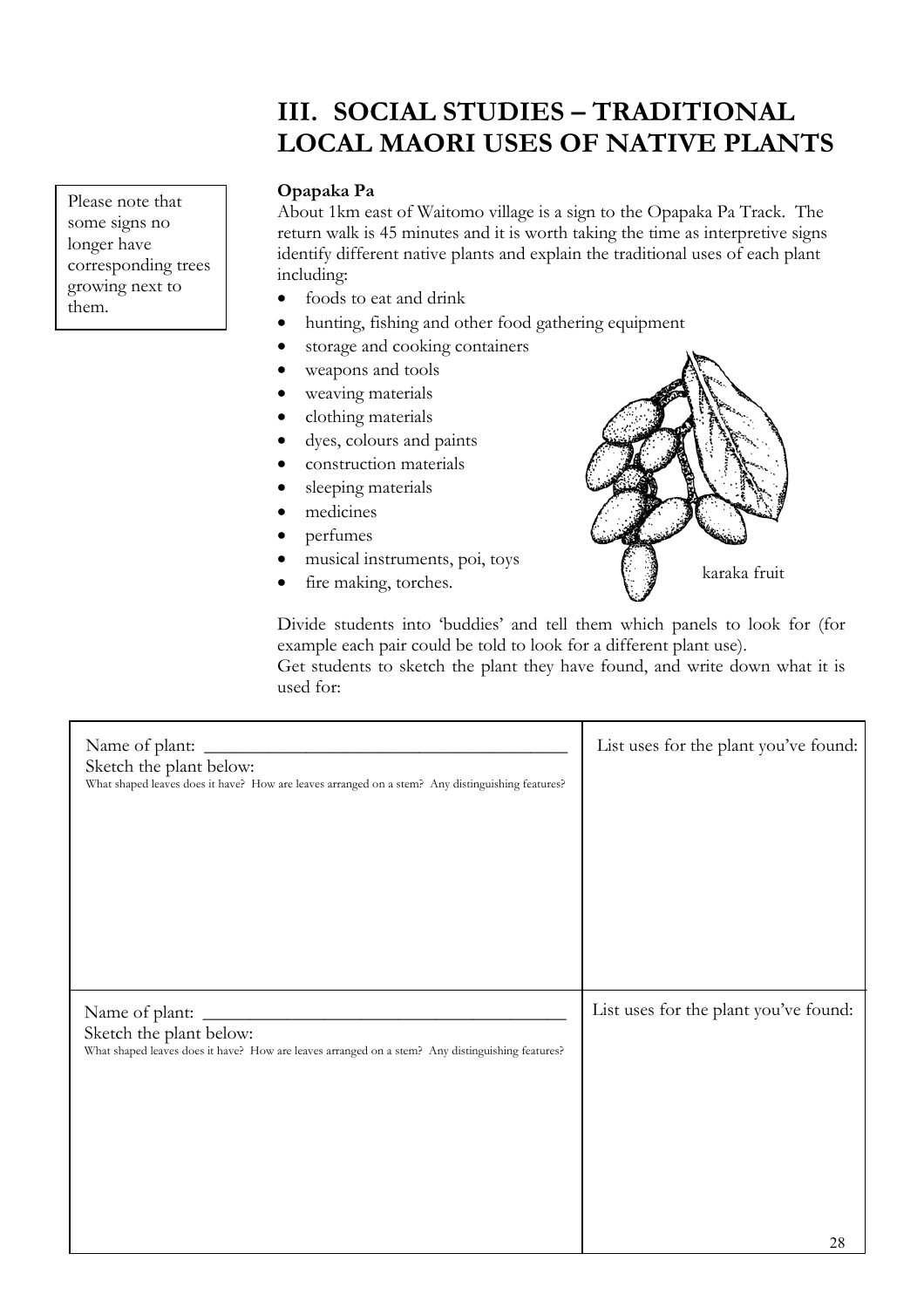#### **Ruakuri Bush Walk**

At Ruakuri, ask students to locate and label (on the map provided on page 30) as many trees and their uses as possible. Look out for the following plants:



### **Back at School**

Collate this information into a class map of the Ruakuri walk, showing where the plants are located and listing their traditional Maori uses. This theme could be further developed to include drawings of the plants and introducing language and performing arts by creating plays based on the diagnostic skills, gathering of plants and preparation of plants for use.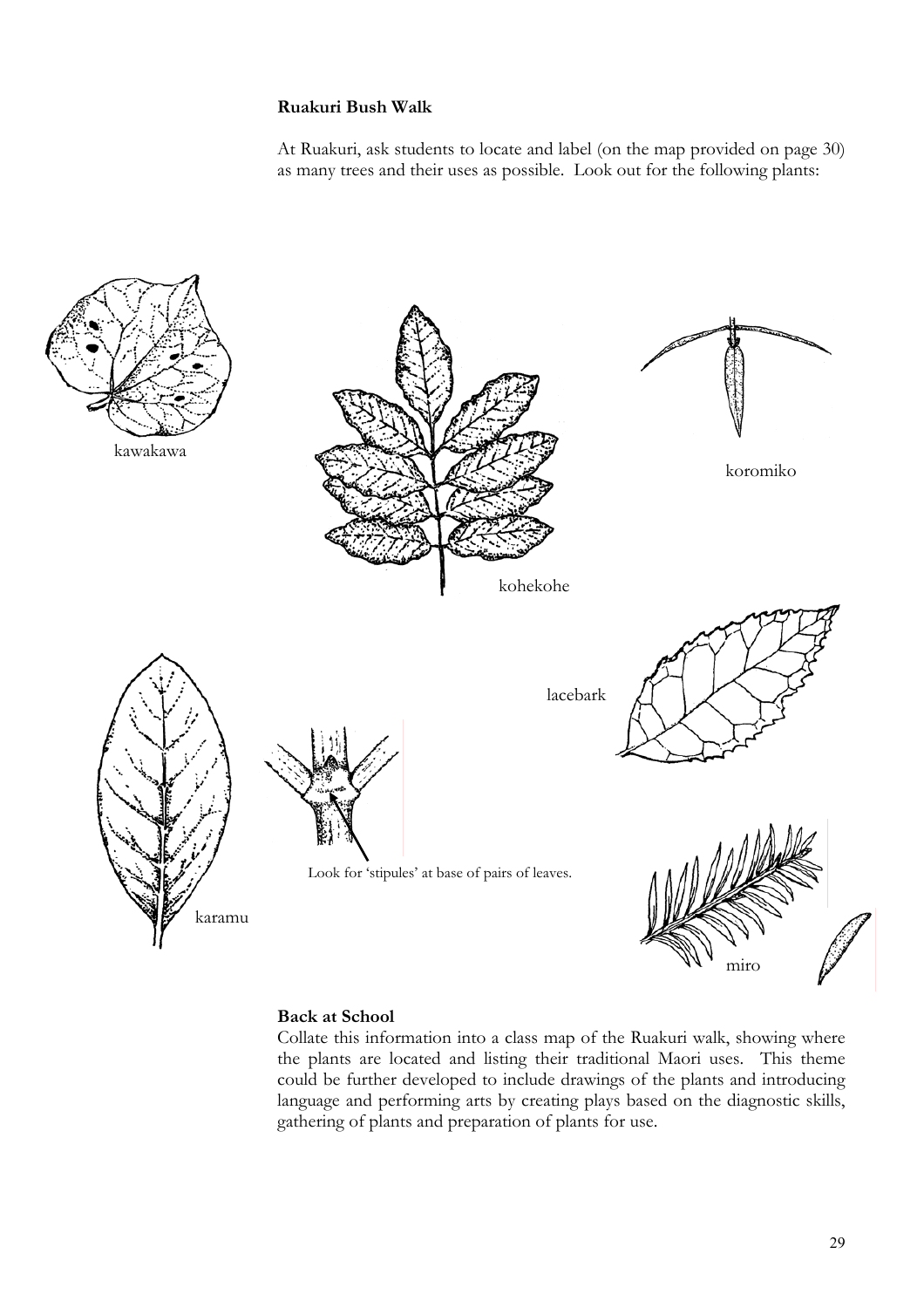# **MAP FOR LOCATION OF NATIVE PLANTS**



#### **Using the map**

Each individual or group is to have a copy of the above map. Have one person record on the map the location of different species found.

Add to the example key below, or develop your own.

| Code:         | Plant / Tree: | Uses: |
|---------------|---------------|-------|
| $\mathbf{A}$  | Kawakawa      |       |
| B             | Kohekohe      |       |
| $\mathcal{C}$ | Koromiko      |       |
| D             | Karamu        |       |
| Ε             | Lacebark      |       |
| $\mathbf{F}$  | Miro          |       |
| G             | Pukatea       |       |
| H             | Rewarewa      |       |
| I             | Rimu          |       |
|               | Tawa          |       |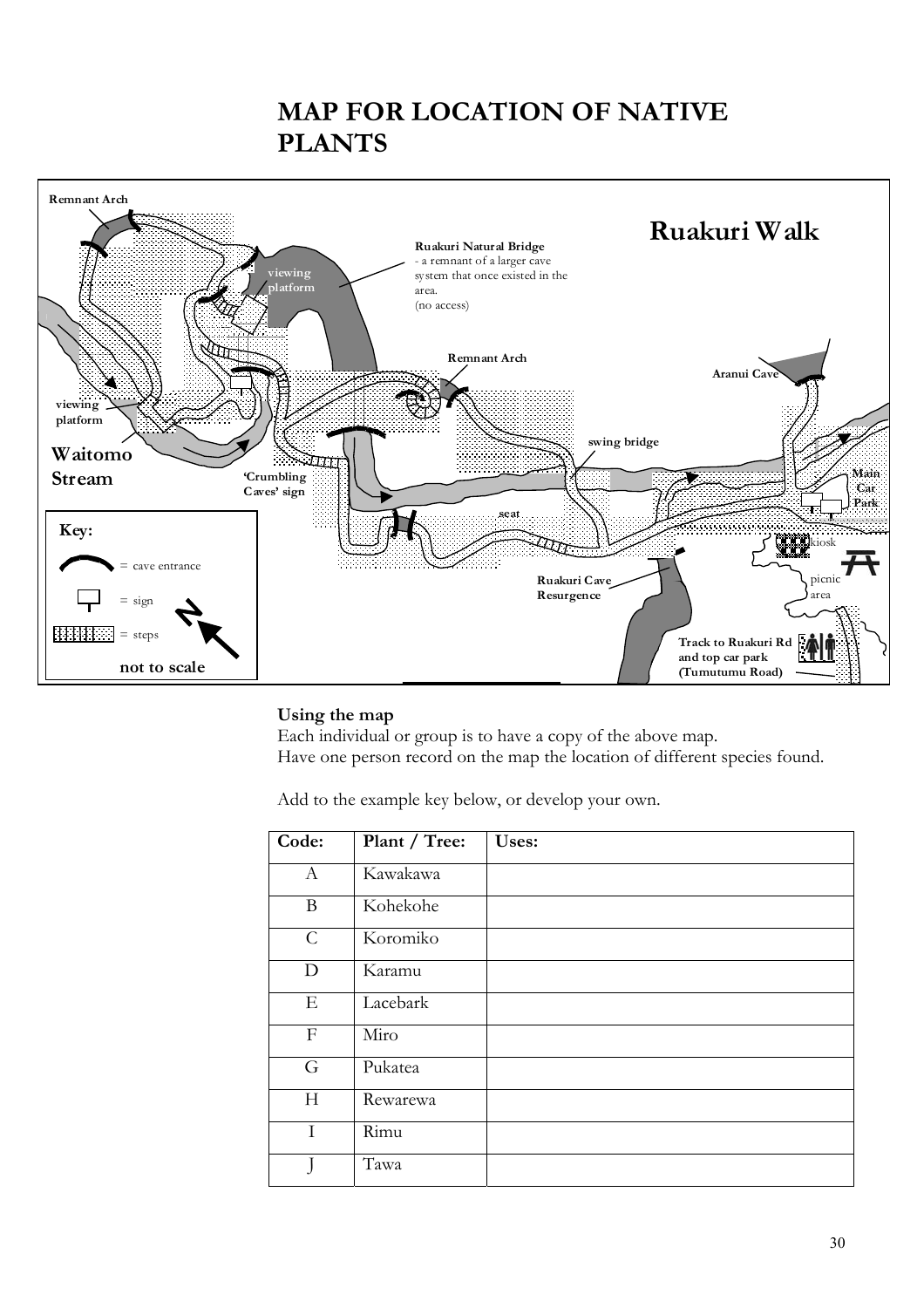# **TIPS ON USING THE SCIENCE RECORDING SHEET**



- To complete the activities in the recording sheet, you will need to book and collect one of three site investigation kits from the education office at the Waitomo Museum of Caves.
- The education office will photocopy your completed recording sheets so they can load the information into a database that you will be able to access on their web page.
- Over time and as more schools record data it is hoped that trends in environmental conditions will be able to be detected.
- Primary schools would be advised to organise the responsibility of recording the data with an adult supervisor in the group.
- Secondary pupils could make either individual records or group summaries.
- Water clarity assessments can be related to recent rainfall events in the local area. The best rain gauge to use is the Environment Waikato record from Waitanguru rainfall from the past seven days; go to this through the web at <u>www.ew.govt.nz/ourenvironment/river</u>.
- The Waitomo Stream is monitored by Environment Waikato. Some of their records are included in this kit. Erosion control has been undertaken in the stream catchment for many years to reduce sediment in the water to stop silting of the glow-worm caves during floods.
- The Waitanguru gauge is in the Mangaotaki River catchment about 20km south west of Waitomo.

The graph on page 32 shows how the amount of water, measured in cubic metres flowing past each second  $(m^3/s)$  increases dramatically soon after heavy rain. For example, the flow increases from about 2  $\text{m}^3/\text{s}$  to 21 m<sup>3</sup>/s in the six hours from 8pm on 10 November 1999 to 2am on 11 November 1999.

Notice how rapidly the water clarity decreases, ie the water becomes more turbid (measured in nephelometer turbidity units). The water goes from very clear around 5 NTU to about 560 NTU. During the flood, the water would be the colour of mud and could be covering the path.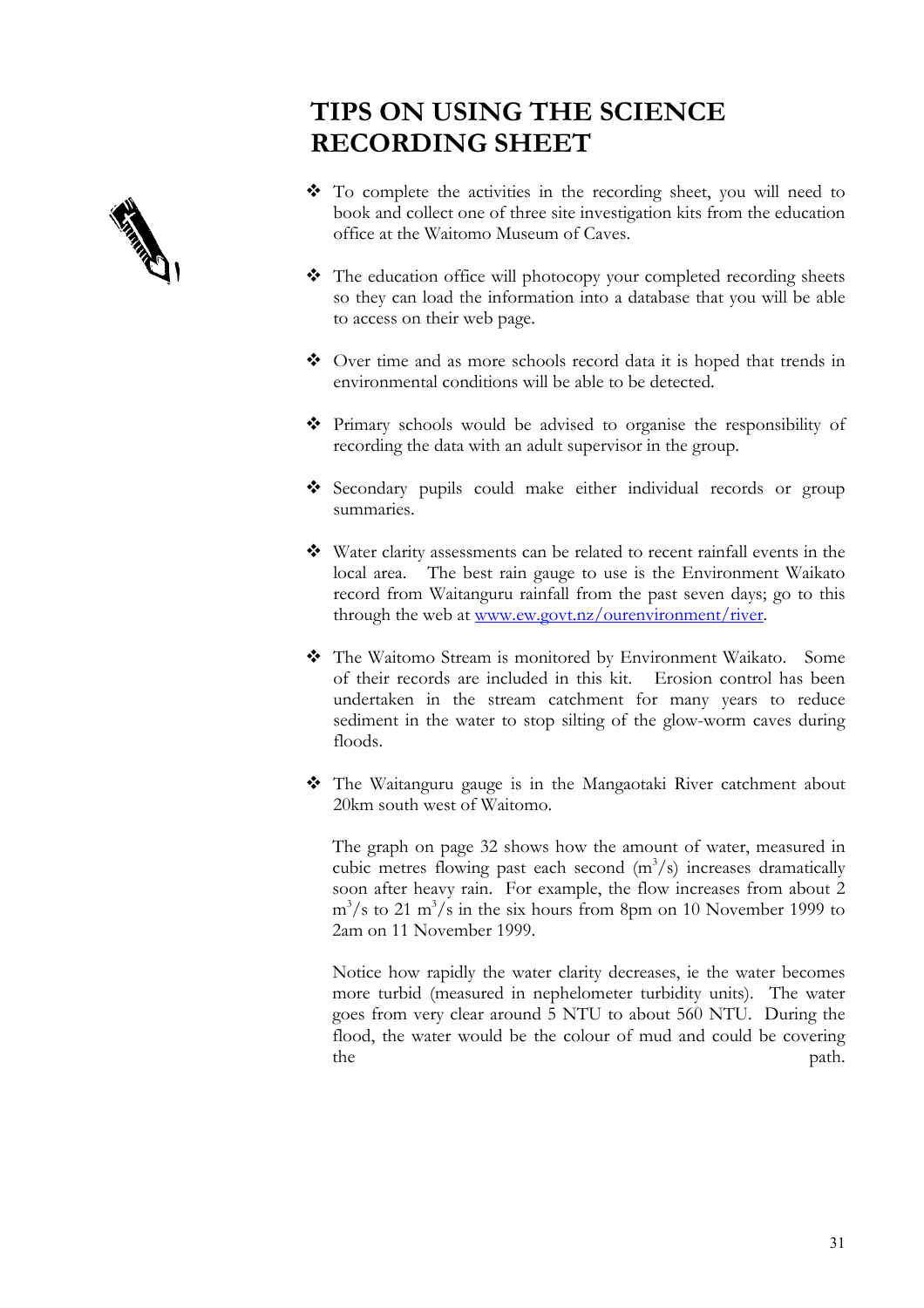

## **Waitomo at Aranui Caves Bridge 10th to 12th November 1999**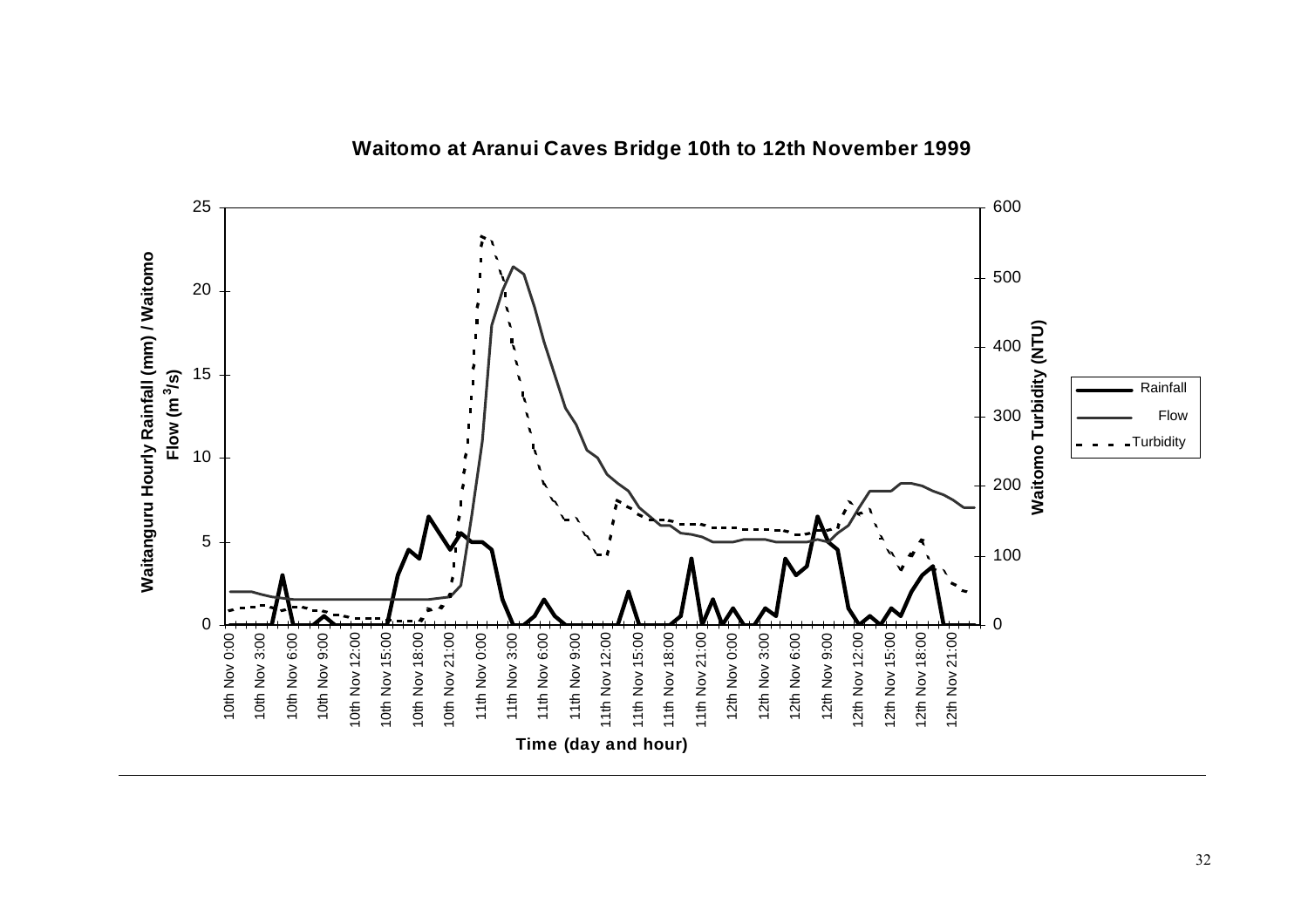# **RUAKURI INVESTIGATION SITES MAP**



### **Sites for Audio and Visual Arts:**

The following sites can be used for audio and visual arts activities, and for the development of **imaginative units**:

- **Site (a)** Shows limestone formations.
- **Site (b)** An ideal habitat for imaginary creatures.
- **Site**  $(c)$  A natural 'theatre' with 'stage' area for meetings and performances.
- **Site (d)** Look for imaginary creatures in the contours of tree roots, rock formations, etc.

### **Ruakuri Investigation Sites**

The sites  $(1)(2)(3)$  and  $(4)$  are used to collect information that can help in the future to find out more about the reserve environment and monitor any changes that may be taking place.

- **Site (1)** is located in the lower car park.
- **Site (2)** is located between the seat at the top of the first steps and the 'Crumbling Caves' sign.
- **Site (3)** is in the area between the 'Power of Water' sign and the boardwalk on the stream edge.
- **Site (4)** is located near the Ruakuri resurgence.

Use the following **Science Recording Sheet** for activities at these sites.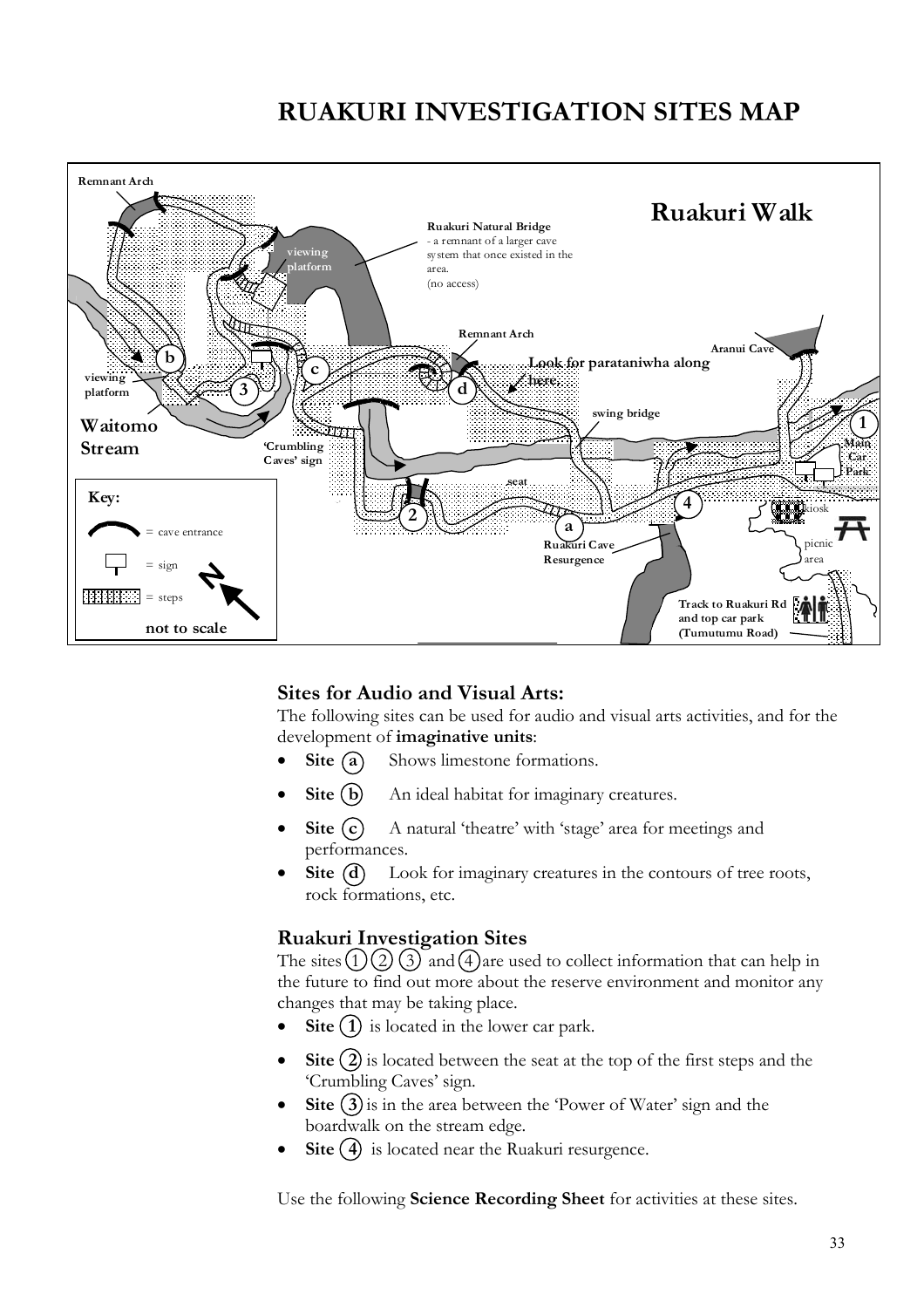# **IV. SCIENCE RECORDING SHEET**



| School: | Class: |          |
|---------|--------|----------|
| Date:   | Time:  | am<br>pm |

This information will be used to monitor changes that occur in the Ruakuri Caves and Bush Scenic Reserve over the seasons and between years.

### **SITE ONE: The car park and picnic area.**

**1. Microclimate.** Use the thermometer to record the temperature in the lower car park. Lay it on the ground and leave for two minutes before making an assessment. Make an assessment of the light levels, bright (high light level), dull (cloud cover), shade (low light level). Assess the wind strength, eg calm, light, breeze, windy.

| Light level:     |  |
|------------------|--|
| Air temperature: |  |
| Wind:            |  |

### **2. Tourism**

 $\overline{\phantom{a}}$ 

 $\overline{\phantom{a}}$ 

 $\overline{\phantom{a}}$ 

Total number of vehicles in the lower car park:

Number of vehicles obviously owned by a tour company:

Estimate the number of visitors using the track during your visit:

3. Use the 'Pest Control' display panel section on page 30 as an example of focussing on the information displayed. In this space summarise the most interesting information learnt from the panel.

\_\_\_\_\_\_\_\_\_\_\_\_\_\_\_\_\_\_\_\_\_\_\_\_\_\_\_\_\_\_\_\_\_\_\_\_\_\_\_\_\_\_\_\_\_\_\_\_\_\_\_\_\_\_\_

\_\_\_\_\_\_\_\_\_\_\_\_\_\_\_\_\_\_\_\_\_\_\_\_\_\_\_\_\_\_\_\_\_\_\_\_\_\_\_\_\_\_\_\_\_\_\_\_\_\_\_\_\_\_\_

\_\_\_\_\_\_\_\_\_\_\_\_\_\_\_\_\_\_\_\_\_\_\_\_\_\_\_\_\_\_\_\_\_\_\_\_\_\_\_\_\_\_\_\_\_\_\_\_\_\_\_\_\_\_\_

\_\_\_\_\_\_\_\_\_\_\_\_\_\_\_\_\_\_\_\_\_\_\_\_\_\_\_\_\_\_\_\_\_\_\_\_\_\_\_\_\_\_\_\_\_\_\_\_\_\_\_\_\_\_\_

### **SITE TWO: From the seat at the top of the first steps through the tunnel to the 'Crumbling Caves' sign.**



- 1. **Forest Health**. Tawa and mahoe trees are common along this section of the track between the seat to the cave tunnel.
	- Look for their leaves on the path, as this will indicate what tree you are standing under.
	- Use the Native Plant Identification Guide to identify the leaves.
	- The trunks by the boardwalk railings are mostly tawa.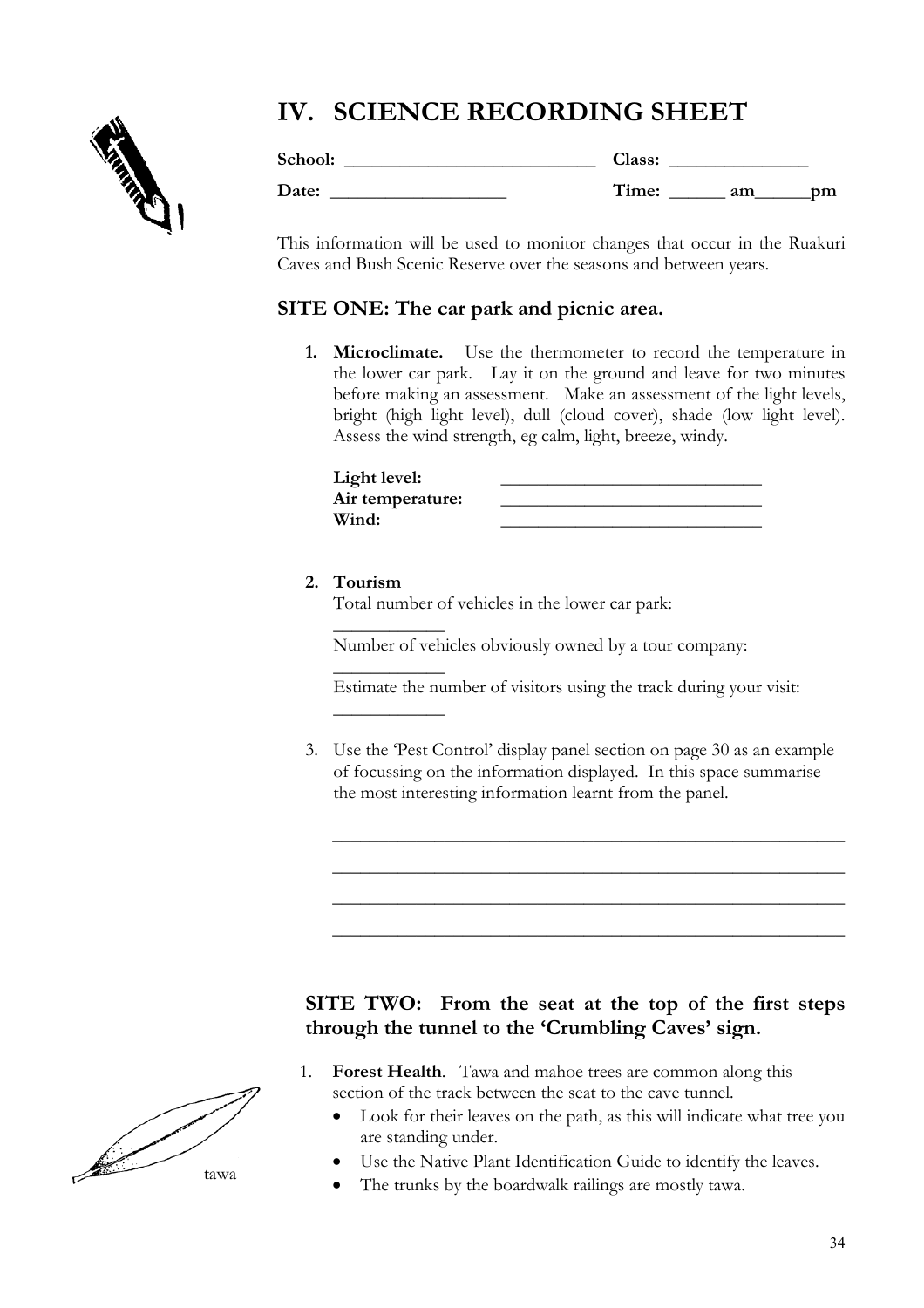

- Use the kit to assess the amount of damage possums are doing by eating the leaves it of tawa and mahoe trees (see pages 32 and 33).
- 2. Study the 'crumbling caves' sign. In the space below make a summary of the processes that form caves and natural bridges:

\_\_\_\_\_\_\_\_\_\_\_\_\_\_\_\_\_\_\_\_\_\_\_\_\_\_\_\_\_\_\_\_\_\_\_\_\_\_\_\_\_\_\_\_\_\_\_\_\_\_\_\_\_\_\_

\_\_\_\_\_\_\_\_\_\_\_\_\_\_\_\_\_\_\_\_\_\_\_\_\_\_\_\_\_\_\_\_\_\_\_\_\_\_\_\_\_\_\_\_\_\_\_\_\_\_\_\_\_\_\_

\_\_\_\_\_\_\_\_\_\_\_\_\_\_\_\_\_\_\_\_\_\_\_\_\_\_\_\_\_\_\_\_\_\_\_\_\_\_\_\_\_\_\_\_\_\_\_\_\_\_\_\_\_\_\_

\_\_\_\_\_\_\_\_\_\_\_\_\_\_\_\_\_\_\_\_\_\_\_\_\_\_\_\_\_\_\_\_\_\_\_\_\_\_\_\_\_\_\_\_\_\_\_\_\_\_\_\_\_\_\_

\_\_\_\_\_\_\_\_\_\_\_\_\_\_\_\_\_\_\_\_\_\_\_\_\_\_\_\_\_\_\_\_\_\_\_\_\_\_\_\_\_\_\_\_\_\_\_\_\_\_\_\_\_\_\_

\_\_\_\_\_\_\_\_\_\_\_\_\_\_\_\_\_\_\_\_\_\_\_\_\_\_\_\_\_\_\_\_\_\_\_\_\_\_\_\_\_\_\_\_\_\_\_\_\_\_\_\_\_\_\_

\_\_\_\_\_\_\_\_\_\_\_\_\_\_\_\_\_\_\_\_\_\_\_\_\_\_\_\_\_\_\_\_\_\_\_\_\_\_\_\_\_\_\_\_\_\_\_\_\_\_\_\_\_\_\_

### **SITE THREE: The area by the 'Power of Water' sign.**

1. Microclimate. Record the conditions at this site as suggested for 'site one'

\_\_\_\_\_\_\_\_\_\_\_\_\_\_\_\_\_\_\_\_\_\_\_\_\_\_\_\_\_\_\_\_\_\_\_\_\_\_\_\_\_\_\_\_\_\_\_\_\_\_\_\_\_\_

\_\_\_\_\_\_\_\_\_\_\_\_\_\_\_\_\_\_\_\_\_\_\_\_\_\_\_\_\_\_\_\_\_\_\_\_\_\_\_\_\_\_\_\_\_\_\_\_\_\_\_\_\_\_

\_\_\_\_\_\_\_\_\_\_\_\_\_\_\_\_\_\_\_\_\_\_\_\_\_\_\_\_\_\_\_\_\_\_\_\_\_\_\_\_\_\_\_\_\_\_\_\_\_\_\_\_\_\_

\_\_\_\_\_\_\_\_\_\_\_\_\_\_\_\_\_\_\_\_\_\_\_\_\_\_\_\_\_\_\_\_\_\_\_\_\_\_\_\_\_\_\_\_\_\_\_\_\_\_\_\_\_\_

\_\_\_\_\_\_\_\_\_\_\_\_\_\_\_\_\_\_\_\_\_\_\_\_\_\_\_\_\_\_\_\_\_\_\_\_\_\_\_\_\_\_\_\_\_\_\_\_\_\_\_\_\_\_

\_\_\_\_\_\_\_\_\_\_\_\_\_\_\_\_\_\_\_\_\_\_\_\_\_\_\_\_\_\_\_\_\_\_\_\_\_\_\_\_\_\_\_\_\_\_\_\_\_\_\_\_\_\_\_

\_\_\_\_\_\_\_\_\_\_\_\_\_\_\_\_\_\_\_\_\_\_\_\_\_\_\_\_\_\_\_\_\_\_\_\_\_\_\_\_\_\_\_\_\_\_\_\_\_\_\_\_\_\_\_

\_\_\_\_\_\_\_\_\_\_\_\_\_\_\_\_\_\_\_\_\_\_\_\_\_\_\_\_\_\_\_\_\_\_\_\_\_\_\_\_\_\_\_\_\_\_\_\_\_\_\_\_\_\_\_

\_\_\_\_\_\_\_\_\_\_\_\_\_\_\_\_\_\_\_\_\_\_\_\_\_\_\_\_\_\_\_\_\_\_\_\_\_\_\_\_\_\_\_\_\_\_\_\_\_\_\_\_\_\_\_

\_\_\_\_\_\_\_\_\_\_\_\_\_\_\_\_\_\_\_\_\_\_\_\_\_\_\_\_\_\_\_\_\_\_\_\_\_\_\_\_\_\_\_\_\_\_\_\_\_\_\_\_\_\_\_

\_\_\_\_\_\_\_\_\_\_\_\_\_\_\_\_\_\_\_\_\_\_\_\_\_\_\_\_\_\_\_\_\_\_\_\_\_\_\_\_\_\_\_\_\_\_\_\_\_\_\_\_\_\_\_

| Light level:     |  |
|------------------|--|
| Air temperature: |  |
| Wind:            |  |

Summarise the differences between the two sites:

2. Study the 'Power of Water' sign. Summarise below the important points in understanding the relationship between water and limestone: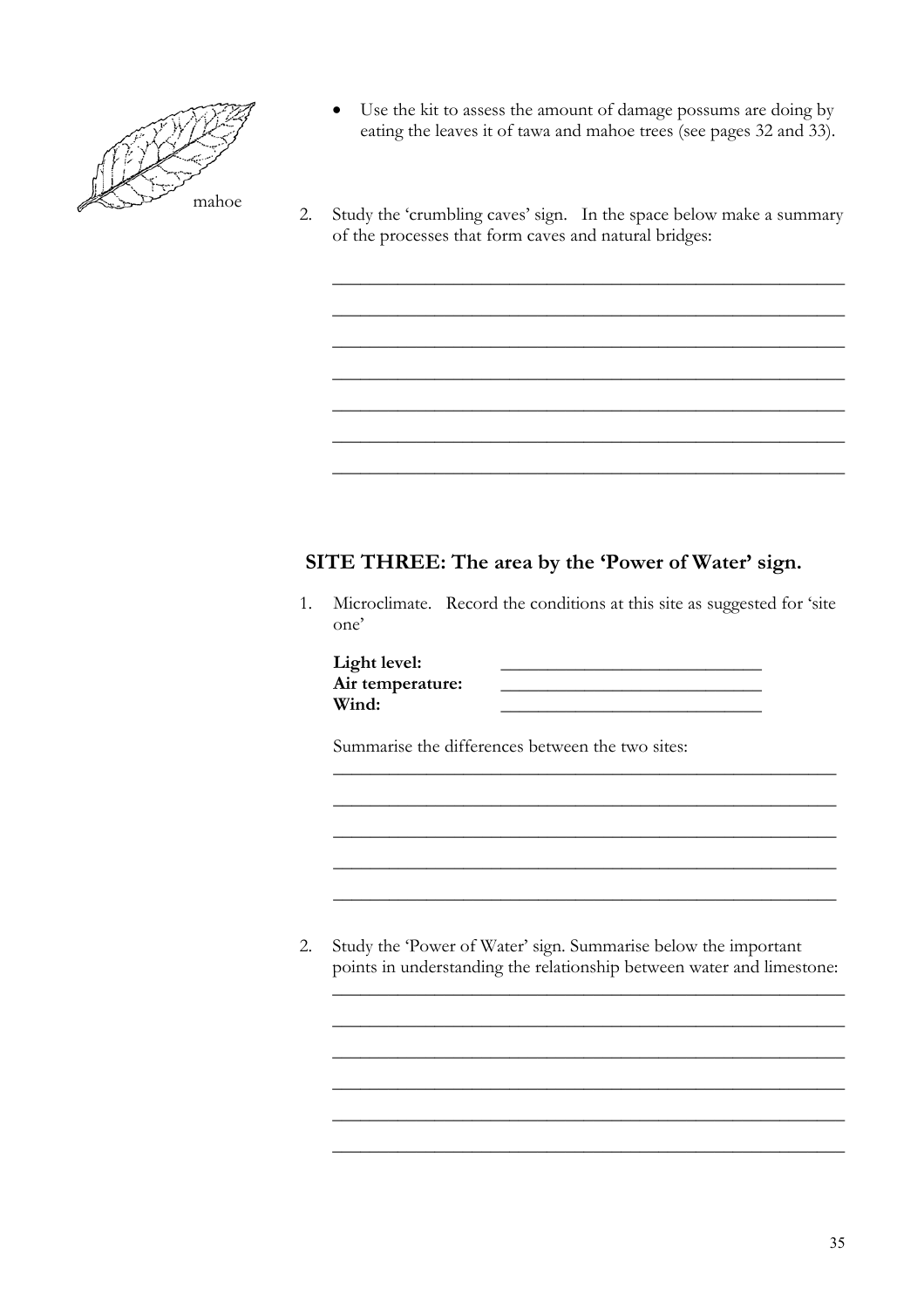3. On the boardwalk beside the Waitomo Stream notice the appearance of hanging moss on the trees. After exploring the area record where the moss grows best and why:

\_\_\_\_\_\_\_\_\_\_\_\_\_\_\_\_\_\_\_\_\_\_\_\_\_\_\_\_\_\_\_\_\_\_\_\_\_\_\_\_\_\_\_\_\_\_\_\_\_\_\_\_\_\_

\_\_\_\_\_\_\_\_\_\_\_\_\_\_\_\_\_\_\_\_\_\_\_\_\_\_\_\_\_\_\_\_\_\_\_\_\_\_\_\_\_\_\_\_\_\_\_\_\_\_\_\_\_\_

\_\_\_\_\_\_\_\_\_\_\_\_\_\_\_\_\_\_\_\_\_\_\_\_\_\_\_\_\_\_\_\_\_\_\_\_\_\_\_\_\_\_\_\_\_\_\_\_\_\_\_\_\_\_

\_\_\_\_\_\_\_\_\_\_\_\_\_\_\_\_\_\_\_\_\_\_\_\_\_\_\_\_\_\_\_\_\_\_\_\_\_\_\_\_\_\_\_\_\_\_\_\_\_\_\_\_\_\_

## **SITE FOUR: The area around the Ruakuri Resurgence.**

- 1. Water sampling at Waitomo Stream.
	- \* Temperature: Clip the cord to the thermometer and place in the water, leave for two minutes, carefully retrieve and record the temperature with water still in the bottom

Water temperature:

 $\triangleleft$  Clarity: Use the clarity tube – following the instructions in the kit. Take care not to allow any bottom sediments to enter.

Assess the clarity (turbidity):  $\sqrt{\frac{2}{n}}$ 

- $1 =$  clear like tap water,
- $2 =$  clear but with some sediment,
- $3 =$  murky,
- $4 =$  very murky with sediment settling on the bottom.

#### 2. Ruakuri Resurgence

- $\triangle$  Record the height of the water on the water level gauge metres
- ◆ Optional: If the water is flowing under the bridge, clip the container to the cord and take a sample for water clarity

\_\_\_\_\_\_\_\_\_\_\_\_\_\_\_\_\_\_\_\_\_\_\_\_\_\_\_\_\_\_\_\_\_\_\_\_\_\_\_\_\_\_\_\_\_\_\_\_\_

\_\_\_\_\_\_\_\_\_\_\_\_\_\_\_\_\_\_\_\_\_\_\_\_\_\_\_\_\_\_\_\_\_\_\_\_\_\_\_\_\_\_\_\_\_\_\_\_\_

\_\_\_\_\_\_\_\_\_\_\_\_\_\_\_\_\_\_\_\_\_\_\_\_\_\_\_\_\_\_\_\_\_\_\_\_\_\_\_\_\_\_\_\_\_\_\_\_\_

Assess which stream has the clearest water?

\_\_\_\_\_\_\_\_\_\_\_\_\_\_\_\_\_\_\_\_\_\_\_

 $W$ hy?

The education office at Waitomo Museum of Caves will photocopy your results for their records. They hope to place school results on their webpage and as more schools record data it is hoped that trends in environmental conditions will be able to be detected.